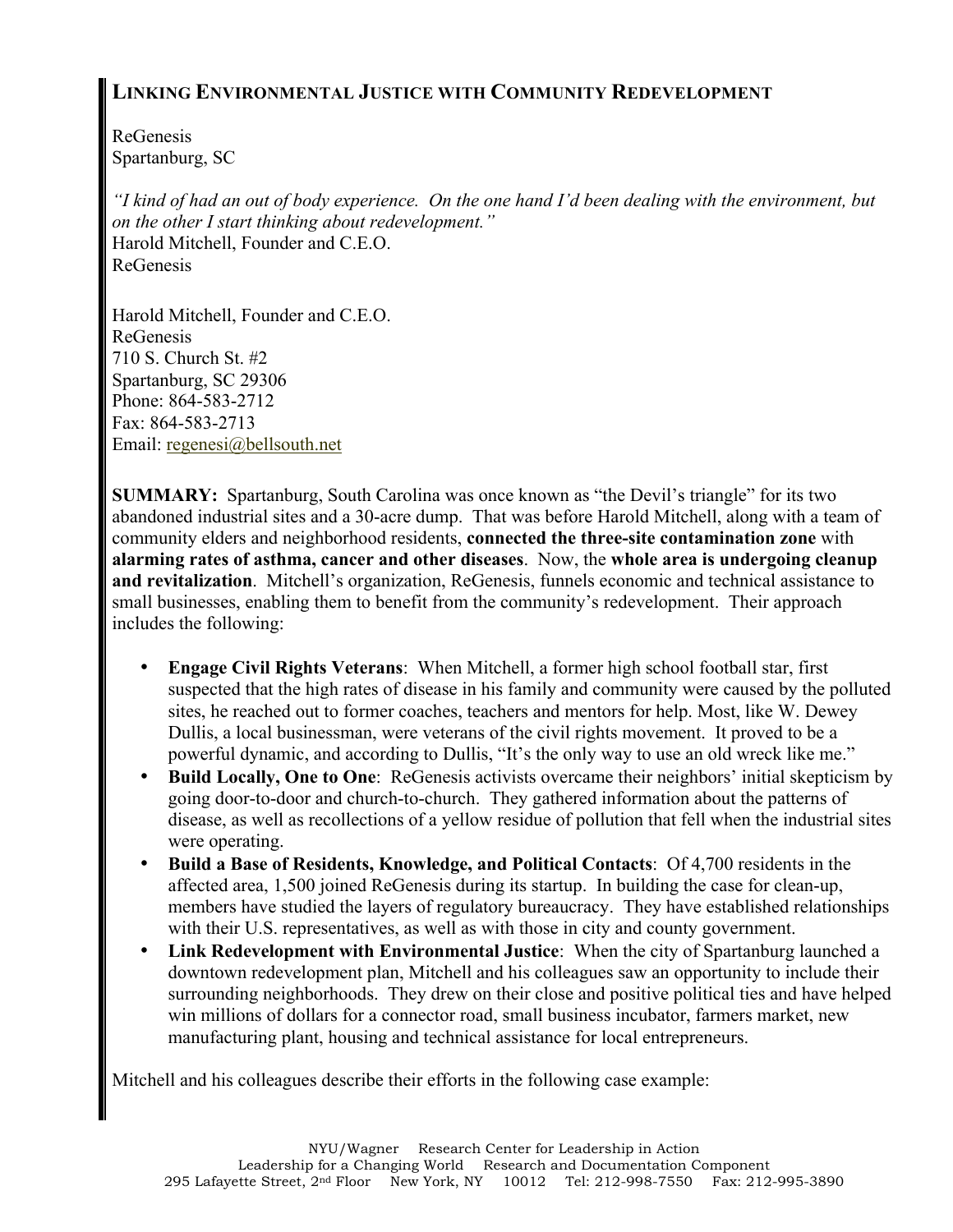# **CLEANING UP A COMMUNITY; IT TAKES GENERATIONS**

#### **ReGenesis**

Writers: Javier Valdés and Jonathan Walters Co-researchers: Harold Mitchell (Award Recipient); and Javier Valdés (NYU/LCW)

"*Some of the ones who cussed me, saying, 'Get the hell off my porch,' were the some of the same ones whose hands I was holding as they were dying in the hospital."* – Harold Mitchell, Founder and C.E.O., ReGenesis

### **"Oh My God, They've Got Us"**

**W**ith hundreds of people packed into a Spartanburg, South Carolina, meeting hall in 1997, the upstart environmental justice group ReGenesis made its case to a gathering of federal regional regulators from Atlanta, along with their state counterparts. The group presented ten slides outlining what ReGenesis saw as the clear and clearly devastating health effects of two abandoned industrial sites and a 30-acre abandoned dump, all located in and adjacent to their neighborhoods.

The group was sure that the case they made would spur officials to action; that these neighborhoods had been at risk from pollution for generations while the sites were operating, and that they would be at continuing risk until the sites were cleaned up. But in quick succession, the regulators used their own slides to refute ReGenesis's case, arguing that the land and facilities in question had never presented a health hazard, and certainly didn't now. "And the lights came on and I thought, 'Oh my god, they've got us,'" recalls ReGenesis founder and C.E.O., Harold Mitchell.

The room sat in stunned silence, until one person got up, an elderly gentleman and a former employee at one of the factories. "He was one of the last survivors who had worked at the plant," says Mitchell. "And he came down the aisle with his cane and he told the government officials, 'You can take that crock back to Atlanta!'"

#### **Overcoming "We Can't"**

Some called it "the Devil's triangle," an abandoned factory, an abandoned fertilizer manufacturing facility, and a 30-acre landfill suspected of being tainted with, among other contaminants, hazardous medical waste, all near the predominantly African American neighborhoods of Arkwright and Forest Park in Spartanburg, S.C. But most residents never suspected how sinister the convergence was. At least they didn't until Harold Mitchell, a local high school football star, started asking questions.

Mitchell's inquiries were initially of a very personal nature. Mitchell had come down with mysterious symptoms that doctors at first diagnosed as cancer. He couldn't understand how he, young and healthy, would have come to be sick. After nine months of tests and worry, Mitchell's symptoms cleared up, he didn't have cancer. But his worry lingered, and it got him wondering about the other people in his community whom he knew had become sick—many with cancer and many of whom had died. What he learned was alarming. Several people on his street had died of the same type of rare cancer, including his mother and his sister.

Mitchell initially had no intention of transforming his personal journey into a cause. "I had no concept of starting an organization. I didn't know anything about environmental justice. I was just trying to figure out from where the health problems we were having had originated." But as he learned more and more about the past history of the plants, and about the cancer, the asthma, and the other diseases that afflicted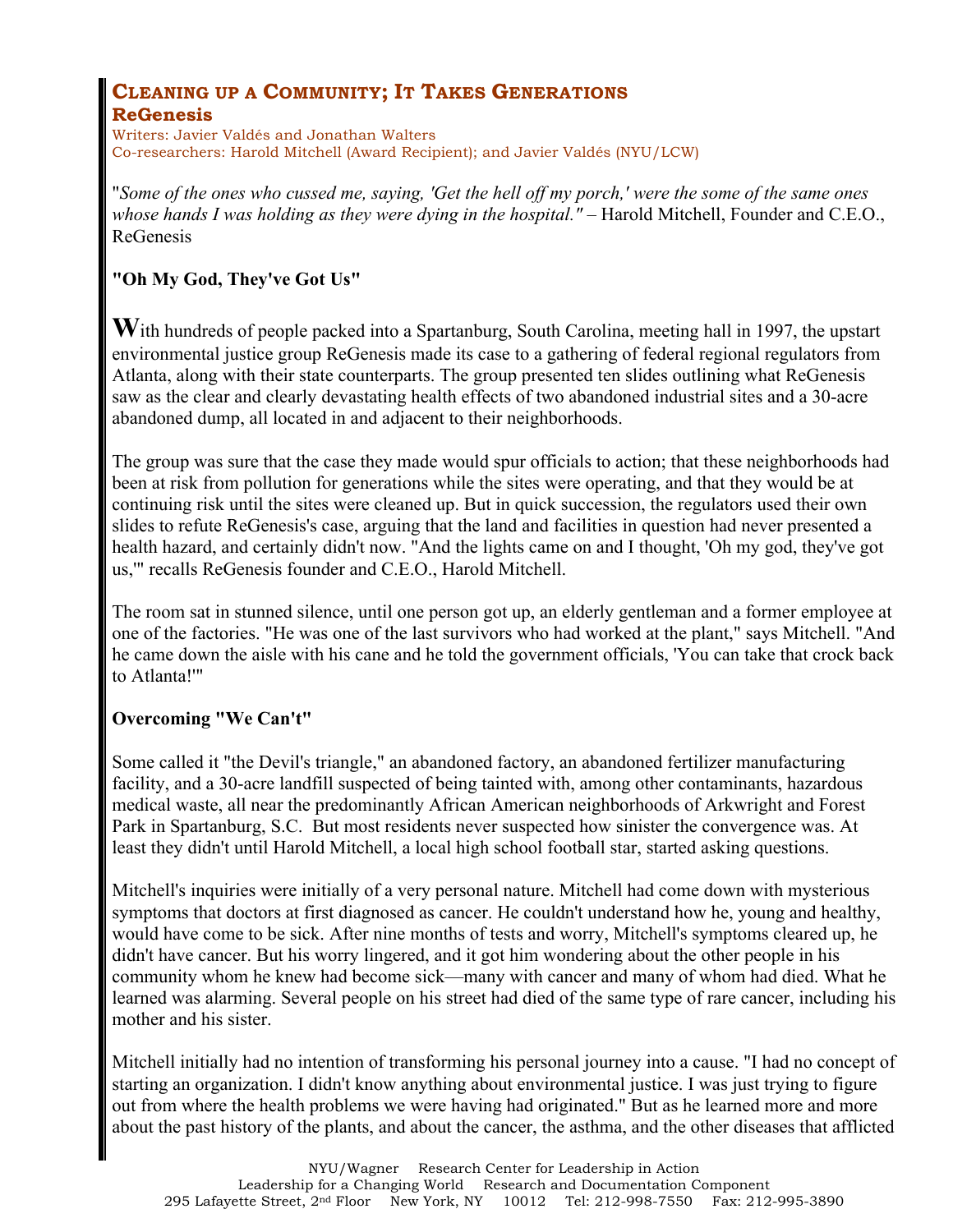Spartanburg at alarmingly high rates, he felt more and more compelled to take his case to the broader community.

But while Mitchell might have begun to see the pattern, getting others in his community to join an effort to investigate it would prove difficult. For one thing, there was a generation of community members who had worked in the factories and considered them "as good as gold," including Mitchell's father. Others told Mitchell that he was simply "on a witch hunt," looking for something that wasn't there. Even some who were inclined to listen to Mitchell's concerns and believe that the community's widespread health problems might be related to nearby pollution, expressed skepticism that the two neighborhoods could actually make any progress at all in pushing local, state, and federal officials to agree to look at the sites. "One of the things that people kept saying," says Mitchell, "was, 'We can't.' It was always what we can't do."

#### **"An Old Wreck Like Me"**

Schooled neither in political activism nor public health or epidemiology, Mitchell understood that he didn't have the organizing or technical skills to galvanize a community around the harm he was convinced was being done by the three-site contamination zone. So he reached out to some old friends he thought might be able to help: community elders, including former coaches, teachers, and mentors, all of whom were veterans of civil rights battles and all of whom had gone on to a variety of professions, ranging from high school teacher to medical researcher.

It was an unlikely lineup of old warhorses, but it was Mitchell's best hope for cracking the community consciousness. One of his early advisors, W. Dewey Dullis, a local businessman and former civil rights activist, says that he saw his role in the seminal effort as "bringing my experience, because of what I've learned. It's the only way to use an old wreck like me." Mitchell also recruited his old high school band director, Richard Gibbs. "That was the really the birth of ReGenesis," says Gibbs. "A guy who wasn't going to quit who found some people silly enough to follow him."

But the generational connections provided by "old wrecks" like Dullis and mentors like Gibbs would prove to be among the most powerful dynamics in building the organization. Among the seasoned hands recruited to the cause was W. Freda Wilson, who had spent years in the health care field before moving back to Spartanburg and signing on to ReGenesis, and who represented the generation between people like Dullis and Mitchell. She says she learned about community activism from a previous generation; when she was a young girl, her father would take her to civil rights meetings. "He would take me to meetings and sit me under a table and I'd just listen. I didn't realize it until later, but he was teaching leadership. He was teaching strength. He was exposing me to ideas. And what I learned was that it takes all of us to change the world. And I see the generation of Mr. Dullis and Mr. Gibbs, they're like the seeds and I'm like the bridge."

#### **Growing Clout**

Gradually, Mitchell and his band of veteran activists began making progress. They went door-to-door, church-to-church, community meeting-to-community meeting. They had hundreds and hundreds of contacts and one-on-one discussions. –Eventually, neighbors began to get interested in Mitchell's quest. And as he traveled through the community, more stories came out. Residents told tales of the yellow residue that used to coat their clothes over the course of the day, or of the film that would fall over the roofs of their houses and on windowsills when the fertilizer factory was operating.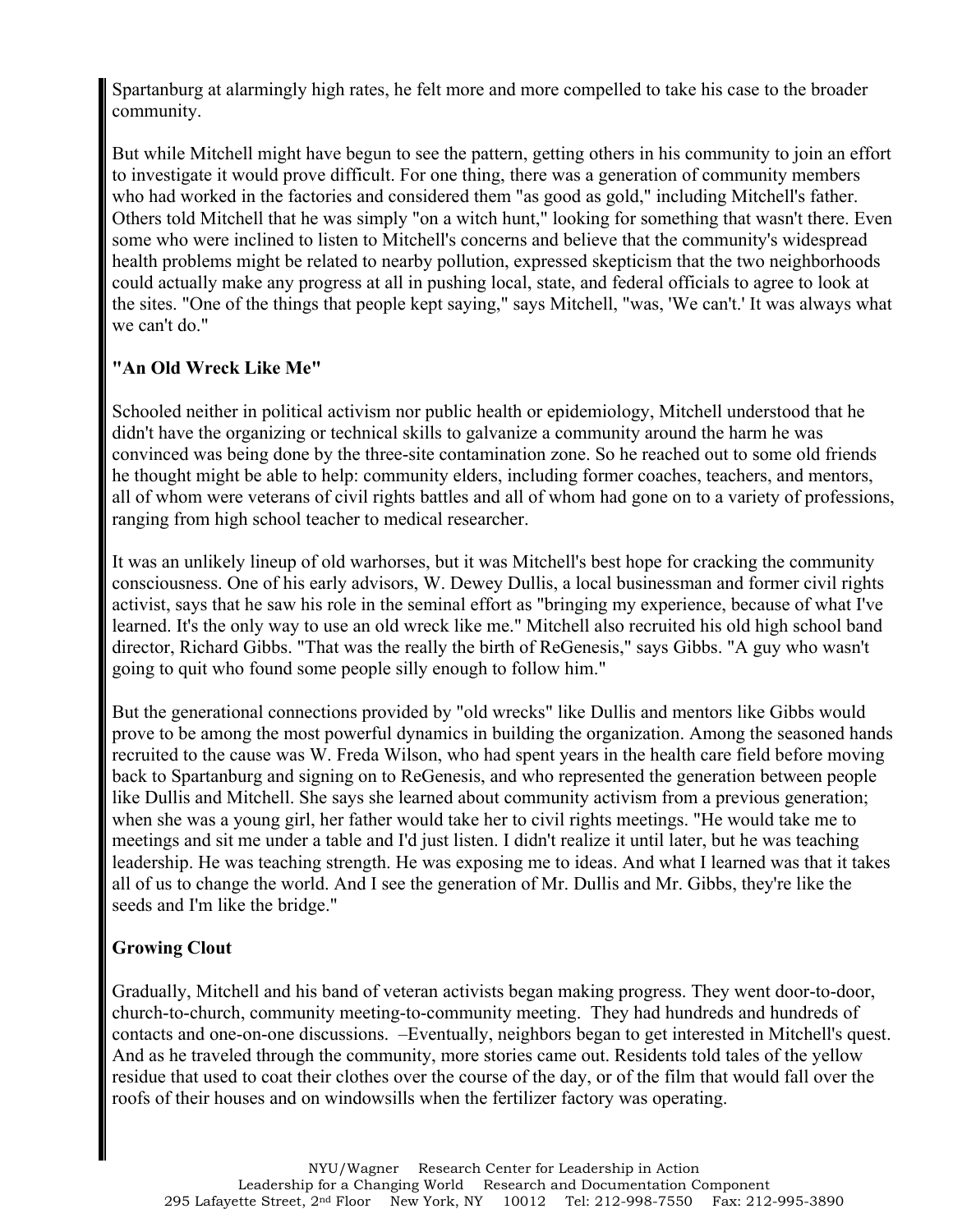In 1997, ReGenesis held its first official meeting, which drew an astounding 230 community members. The idea of that initial meeting was to discuss the health impacts of the contaminated sites, continue to investigate possible patterns of disease, and to think about ways to make the case for and pursue a clean up.

The gathering did more though, than boost ReGenesis's push for knowledge and participation because it also got the attention of elected officials. Spartanburg's mayor himself an African American, noted at the time that it had been years since he'd seen such a large group of black activists coalesce around a single issue.

As ReGenesis's community base and political profile grew, so did its sophistication. ReGenesis activists began learning about the multiple layers of local, state, and federal regulatory bureaucracy that might be called on to act in cleaning up the triangle. And with their growing local power base, they also started making political contacts at the local, state and federal level, even electing one of their own members to the Spartanburg city council.

#### **Using Community Clout**

In 1997, ReGenesis contacted the regional office of the U.S. Environmental Protection Agency (EPA) with their findings. The organization had found unusually high incidences of everything from cancer to asthma in and around the Arkwright and Forest Park neighborhoods, and the group wanted the EPA to investigate. The EPA agreed to survey the neighborhoods, and it was the results of that initial survey that the EPA presented in response to ReGenesis's 10-slide argument for action, the same meeting during which Mitchell thought the whole effort might be unraveling before his eyes. But if Mitchell's group of seasoned collaborators had learned anything from past experience, it was persistence. "I've been knocked down a lot of times," says Freda Wilson. "But you get back up and you redo the game plan."

Part of redoing that game plan involved reaching out to politicians with clout in Washington, D.C. ReGenesis made contact with U.S. Senator Fritz Holling's office and also their congressman, demanding an investigation. "We basically brokered a fight," says Mitchell. "Because somebody was trying to sweep things under the rug."

At the same time, ReGenesis was in the midst of brokering another fight, this one with city and county officials, none of whom was willing to accept responsibility for the dump site. Unwilling, that is, until ReGenesis packed a city council meeting and demanded action.

As ReGenesis started flexing its political muscle, that muscle continued to grow. Out of an effected community of 4,700 people, nearly 1,500 joined the organization. It was too much of a groundswell to ignore.

In 1999, the EPA, prodded by Senator Hollings and a Congressional Representative **,** conducted tests at the industrial sites and found toxic metals and other contaminants. In some cases, contamination levels were three times what would be required to trigger a Superfund Site designation, one that was quickly made upon finishing the toxins survey. In the wake of the designation, the owners of the fertilizer factory, which had been actually been shut and torn down, placed protective covers over the acreage deemed to be the most toxic. At the same time, city and county officials started working with ReGenesis to deal with the mess in the landfill.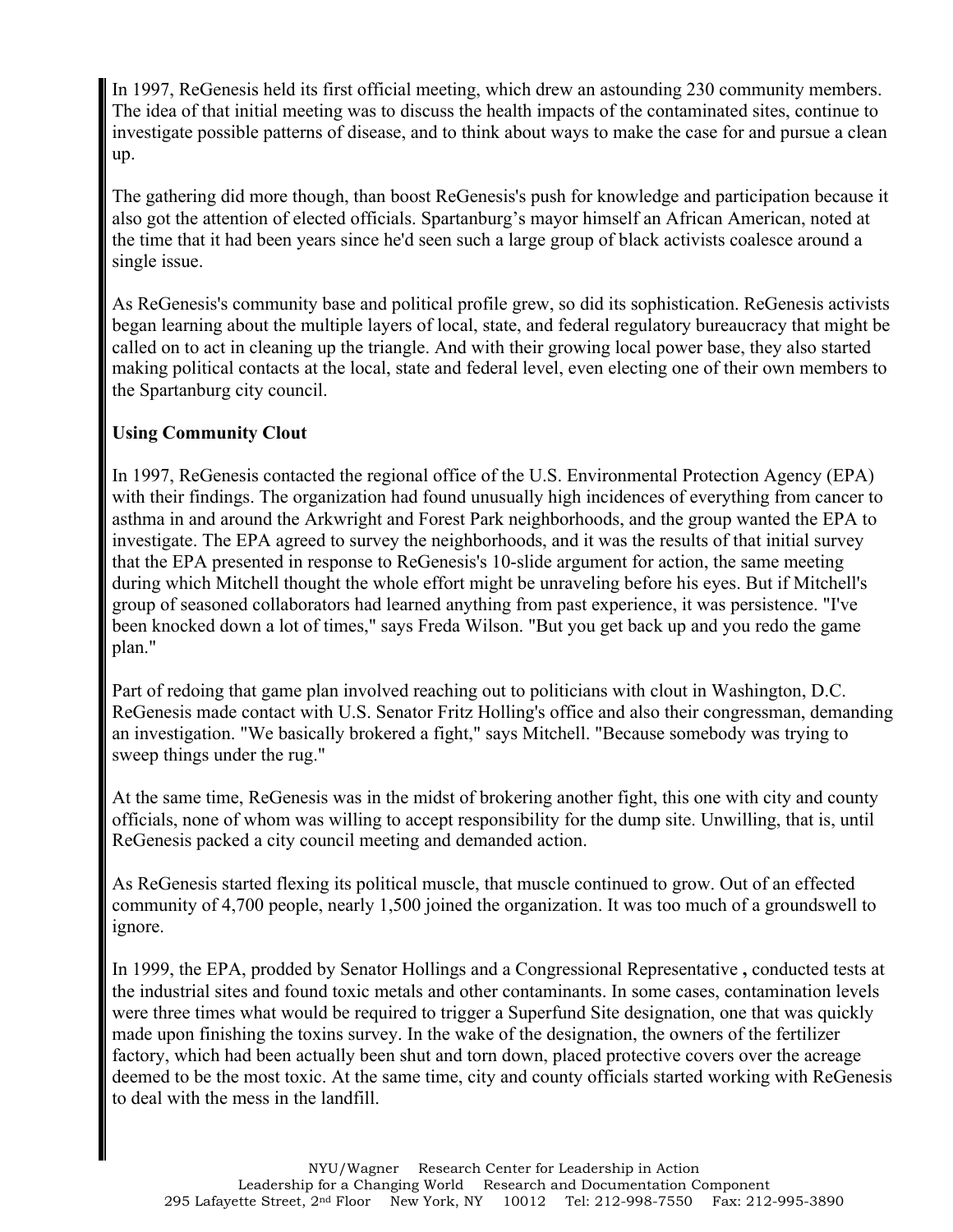#### **Breaking New Ground**

As real progress was being made in cleaning up the former fertilizer and factory sites, and the landfill (this work is still ongoing), ReGenesis activists quickly realized that the cleanup was only half the job.

It was when the city and county proposed a downtown business district redevelopment and a road project through the abandoned industrial sites that Mitchell says it dawned on him. "I kind of had an outof-body experience," he says. "On the one hand I'd been dealing with the environment, but on the other I start thinking about redevelopment." Why, thought Mitchell, should the redevelopment and road project be limited to just the downtown and a highway, and not also to improving the surrounding neighborhoods?

Because of the close and positive ties that ReGenesis had made in city and county government in their battle over pollution, Mitchell and his supporters had ready access to officials to whom they could make the case, which was pretty simple. In Dewey Dullis' words: "If you don't redevelop all of Spartanburg, Spartanburg is going to be gone."

"That's what got the wheels turning for us," says Elena Rush, Director of Community and Economic Development for Spartanburg County. "That we couldn't plan for just one little parcel in this whole neighborhood area. We had to find other money to plan for the whole place, not just this 30 acres in the middle of the neighborhoods."

The collaborative effort was dubbed "ReEnergize" and focused on funneling economic and technical assistance to small businesses and other local entrepreneurs in the neighborhoods so that they could benefit from the city's revitalization effort. Among the work that ReEnergize has been pursuing: invest in redeveloping the former factory sites for housing and businesses. To ensure that community members benefit from the investment, ReEnergize has embarked on such efforts as helping small local contractors coordinate in order to bid on big jobs. "There are a lot of independent business owners out there with a good mindset, they just aren't big enough," says Robert Henderson, Jr., a consultant to ReGenesis on its economic development push; "four or five employees, all successful plumbers, electricians, contractors."

At the same time, says Henderson, ReGenesis continued working with a host of other small businesses, from retail shops to restaurants, on business plans, marketing, and financing in order to help them become contributing parts of the area's revitalization. The idea, says Henderson, was "to inspire these small businesses to do more, to put them in a position to succeed."

In all, ReEnergize has helped draw \$20 million in U.S. Housing and Urban Development money for 500 new housing units on the formerly contaminated industrial sites; \$2 million for a new connector road through the sites; a small business incubator, a farmers market and even a fairly big fish: a new plastics plant that will offer community members high-end manufacturing jobs.

#### **"This Is What We've Done"**

The struggle to help a whole community heal has been intense and very personal, says Mitchell. From the early days of widespread community skepticism, to the long days when Mitchell actually found himself comforting some of those who had doubted him early on. "Some of the ones who cussed me, saying, 'Get the hell off my porch,' were the some of the same ones whose hands I was holding as they were dying in the hospital," says Mitchell.